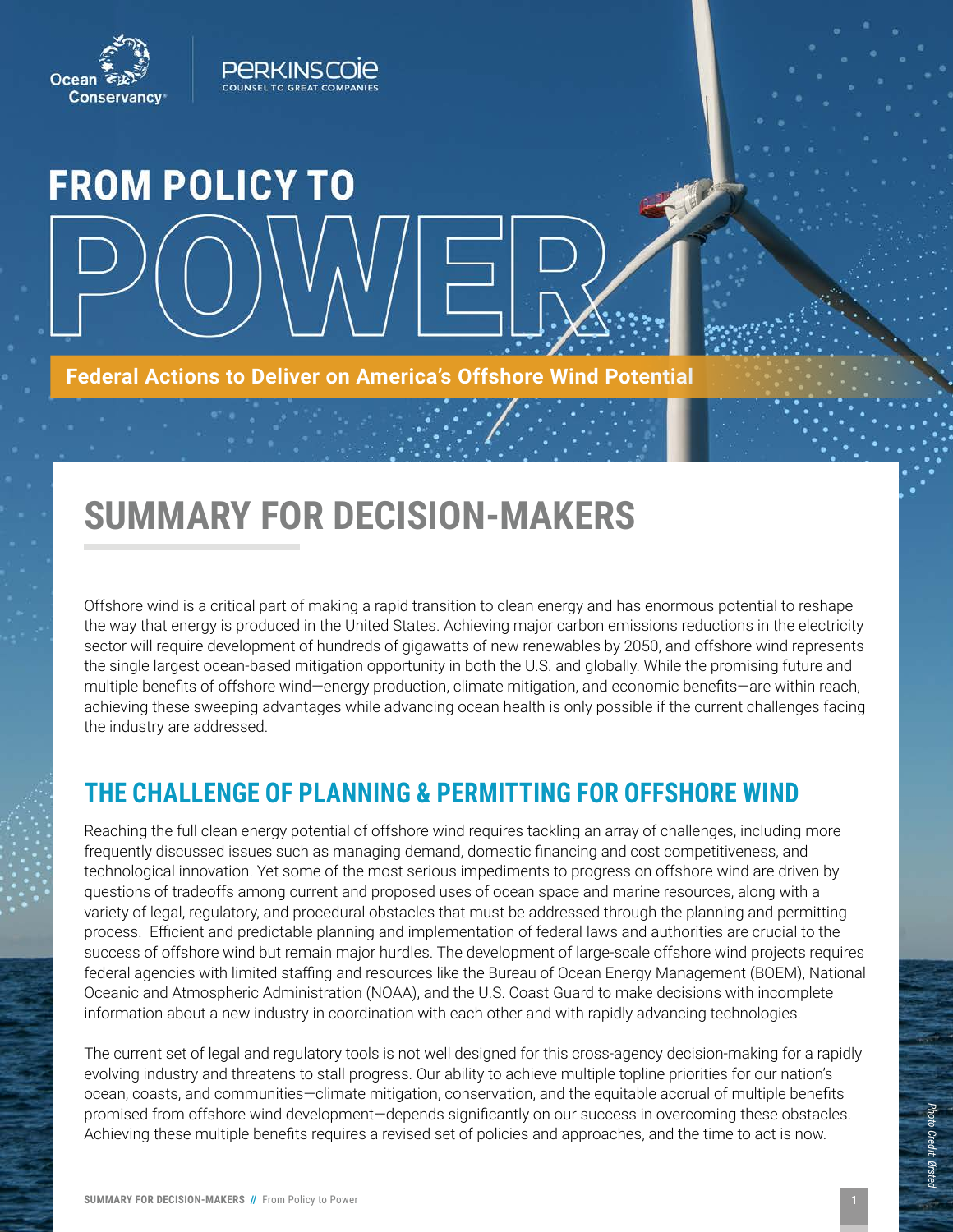### **A PATHWAY TO PROGRESS**

This report outlines a series of recommendations that, if implemented, would significantly increase the effectiveness, efficiency, and regulatory certainty of U.S. offshore wind and, in so doing, maximize both the deployment of offshore wind and the overall health and sustainability of ocean ecosystems. While no single recommendation will solve the challenge, if adopted as a holistic package, significant progress towards advancing the multiple benefits promised by offshore wind will be achieved.

The recommendations in this report, which were developed by legal and policy experts and informed by discussions with experts in federal ocean policy, federal agency staff, and ocean users (including those from the conservation, maritime, and fishing industries), are actions that the administration, federal agencies, and Congress can take to advance offshore wind, conservation, and the economy.

These recommendations can be implemented largely with a combination of administrative policy changes and regulatory updates. BOEM's regulations governing the offshore wind development permitting process are essentially unchanged since early 2009, and while we recognize that updating offshore wind regulations will be a substantial undertaking when BOEM is also working to facilitate an expansion of offshore wind, it is time to act to correct flawed past assumptions about how offshore wind projects would be developed and to codify a strengthened approach to planning and permitting. In addition to the improvements that federal agencies can make on their own, the White House Ocean Policy Committee has all the key federal ocean and coastal agencies at the table and offers a forum to address a variety of interagency challenges. Potential statutory changes that would further facilitate a more effective and holistic approach to offshore wind development are also outlined.

Taken collectively, the recommendations made in this report would speed offshore wind energy towards fully realizing its climate mitigation benefits with significantly less conflict, ecosystem impacts, litigation, time, and resources spent.

*Photo Credit: Eachat / Getty Images*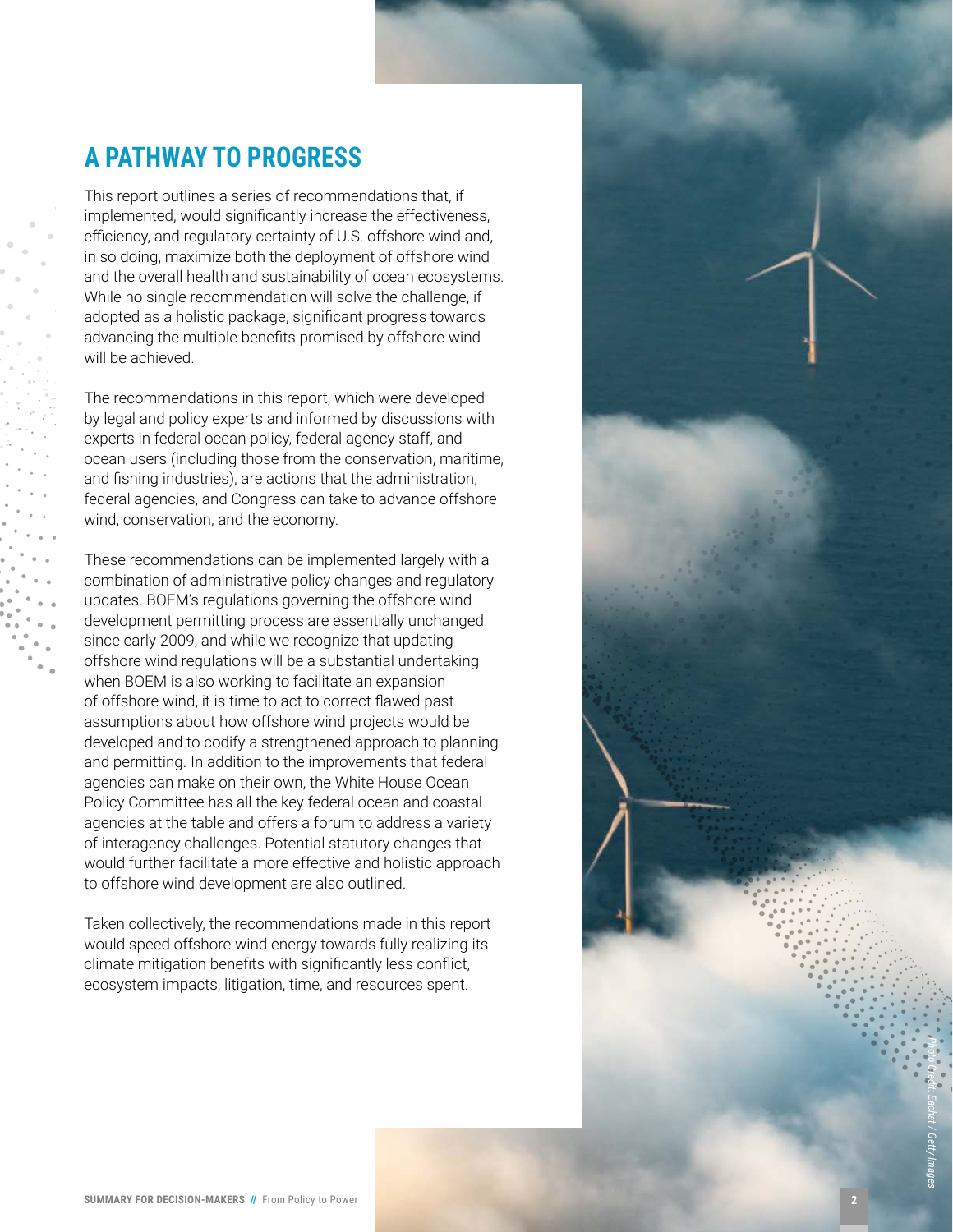## **SUMMARY OF RECOMMENDATIONS**

Actions federal agencies can take — individually or in partnership — are summarized:

### **IMPROVEMENTS TO CURRENT MANAGEMENT, AGENCY POLICY, AND REGULATIONS**

| <b>Planning for Wind Energy Areas and Project Siting</b>                 |                                                                                                                                                                                                                                                               |                                         |
|--------------------------------------------------------------------------|---------------------------------------------------------------------------------------------------------------------------------------------------------------------------------------------------------------------------------------------------------------|-----------------------------------------|
| <b>FOCUS AREA</b>                                                        | <b>RECOMMENDATION</b>                                                                                                                                                                                                                                         | <b>TYPE OF ACTION</b>                   |
| <b>Public</b><br><b>Engagement</b>                                       | BOEM should develop a coordination framework to expand on its state-<br>based task forces to engage federal leaders, states, Tribes, underserved<br>communities, and ocean use stakeholders more effectively in advance<br>of defining new Wind Energy Areas. | Administrative<br>Policy                |
|                                                                          | BOEM should designate staff to coordinate with fisheries interests<br>during the early stages of project siting and throughout construction<br>and operations.                                                                                                | Administrative<br>Policy                |
|                                                                          | BOEM, NOAA, the U.S. Coast Guard, and other agencies should partner<br>with the Regional Ocean Partnerships from the earliest stages of the<br>planning process.                                                                                              | Administrative<br>Policy                |
| <b>Government</b><br><b>Coordination Before</b><br><b>Project Siting</b> | The White House should use the Ocean Policy Committee to support<br>the administration's goal of 30 gigawatts of offshore wind by 2030.                                                                                                                       | Administrative<br>Policy                |
|                                                                          | BOEM should create a formal role for the Department of Defense Siting<br>Clearinghouse in Wind Energy Area identification.                                                                                                                                    | Administrative<br>Policy;<br>Regulatory |
|                                                                          | The Permitting Council should fund positions dedicated to<br>conflict resolution.                                                                                                                                                                             | Administrative<br>Policy                |
| <b>Site</b><br><b>Identification</b>                                     | Agencies should credit developers that engage with Regional Ocean<br>Partnerships and associated data portals and follow other ocean<br>planning principles.                                                                                                  | Administrative<br>Policy;<br>Regulatory |
|                                                                          | BOEM should codify ocean planning procedures, including both existing<br>regional best practices and the improved planning and permitting<br>approaches recommended in this report.                                                                           | Regulatory                              |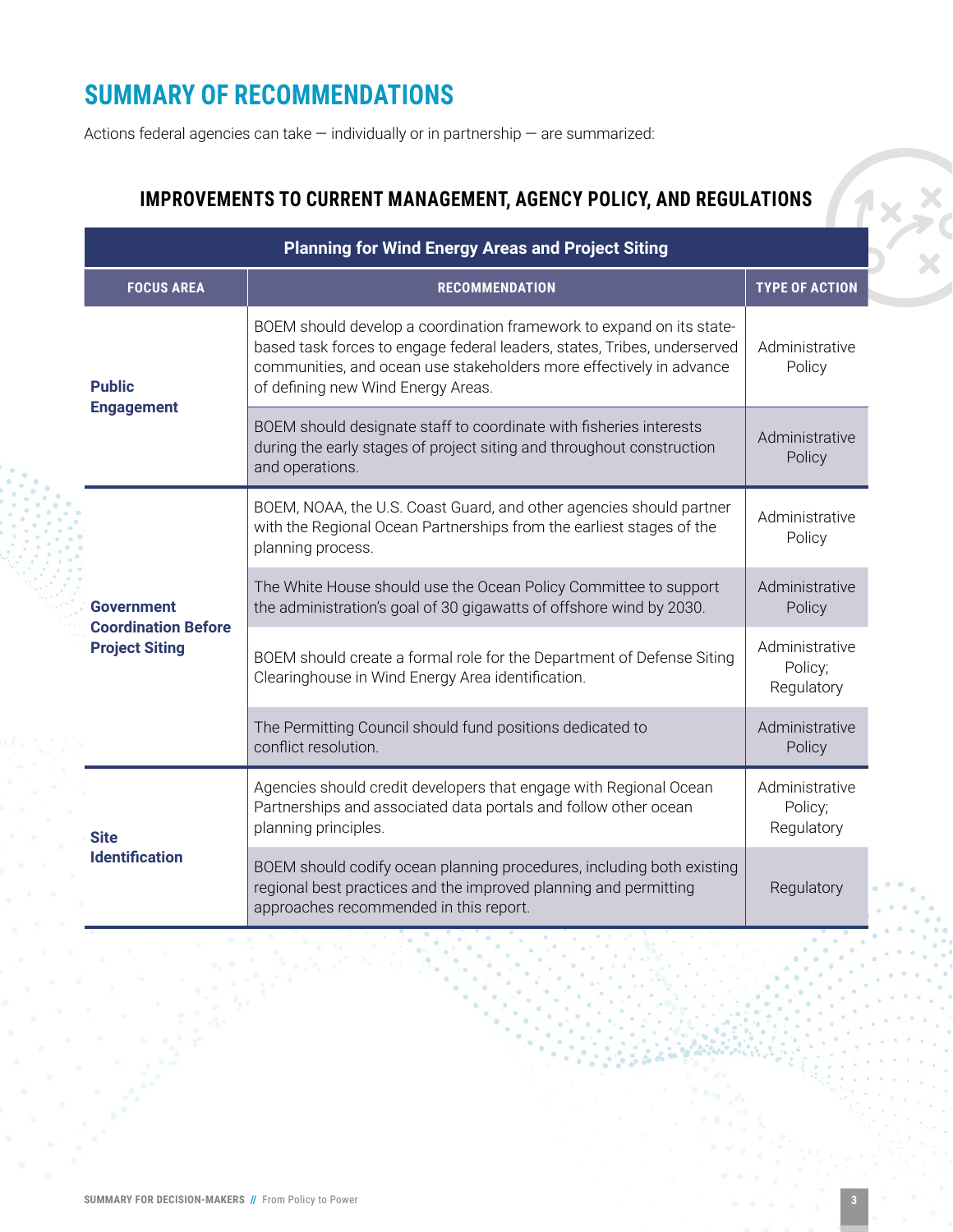| <b>Transmission Planning</b>         |                                                                                                                                                                                                                                  |                          |  |
|--------------------------------------|----------------------------------------------------------------------------------------------------------------------------------------------------------------------------------------------------------------------------------|--------------------------|--|
| <b>FOCUS AREA</b>                    | <b>RECOMMENDATION</b>                                                                                                                                                                                                            | <b>TYPE OF ACTION</b>    |  |
| <b>Agency</b><br><b>Coordination</b> | The Federal Energy Regulatory Commission (FERC) and BOEM should<br>enter into a Memorandum of Understanding to strengthen coordination<br>in the review of offshore wind projects and associated transmission<br>planning needs. | Administrative<br>Policy |  |
| <b>FERC</b><br><b>Rulemaking</b>     | FERC should open a rulemaking to propose targeted additional<br>reforms to transmission planning processes of Regional Transmission<br>Organizations (RTOs) and Independent System Operators (ISOs).                             | Regulatory               |  |
|                                      | FERC should open a rulemaking to propose targeted reforms to cost<br>allocation and generator interconnection procedures of RTOs/ISOs.                                                                                           | Regulatory               |  |
| <b>BOEM Rulemaking</b>               | In coordination with Department of Energy, FERC, and regional<br>authorities, BOEM should incorporate transmission planning into its<br>regulations.                                                                             | Regulatory               |  |

| <b>Leasing</b>     |                                                                                                                                                                                    |                       |  |
|--------------------|------------------------------------------------------------------------------------------------------------------------------------------------------------------------------------|-----------------------|--|
| <b>FOCUS AREA</b>  | <b>RECOMMENDATION</b>                                                                                                                                                              | <b>TYPE OF ACTION</b> |  |
| <b>Multifactor</b> | To avoid conflicts and improve coordination in project approvals, BOEM<br>should expand multifactor bidding to recognize the value of developers'<br>engagement with stakeholders. |                       |  |
| <b>Bidding</b>     | BOEM should credit bidder outreach efforts that have resulted in<br>agreements with stakeholders.                                                                                  |                       |  |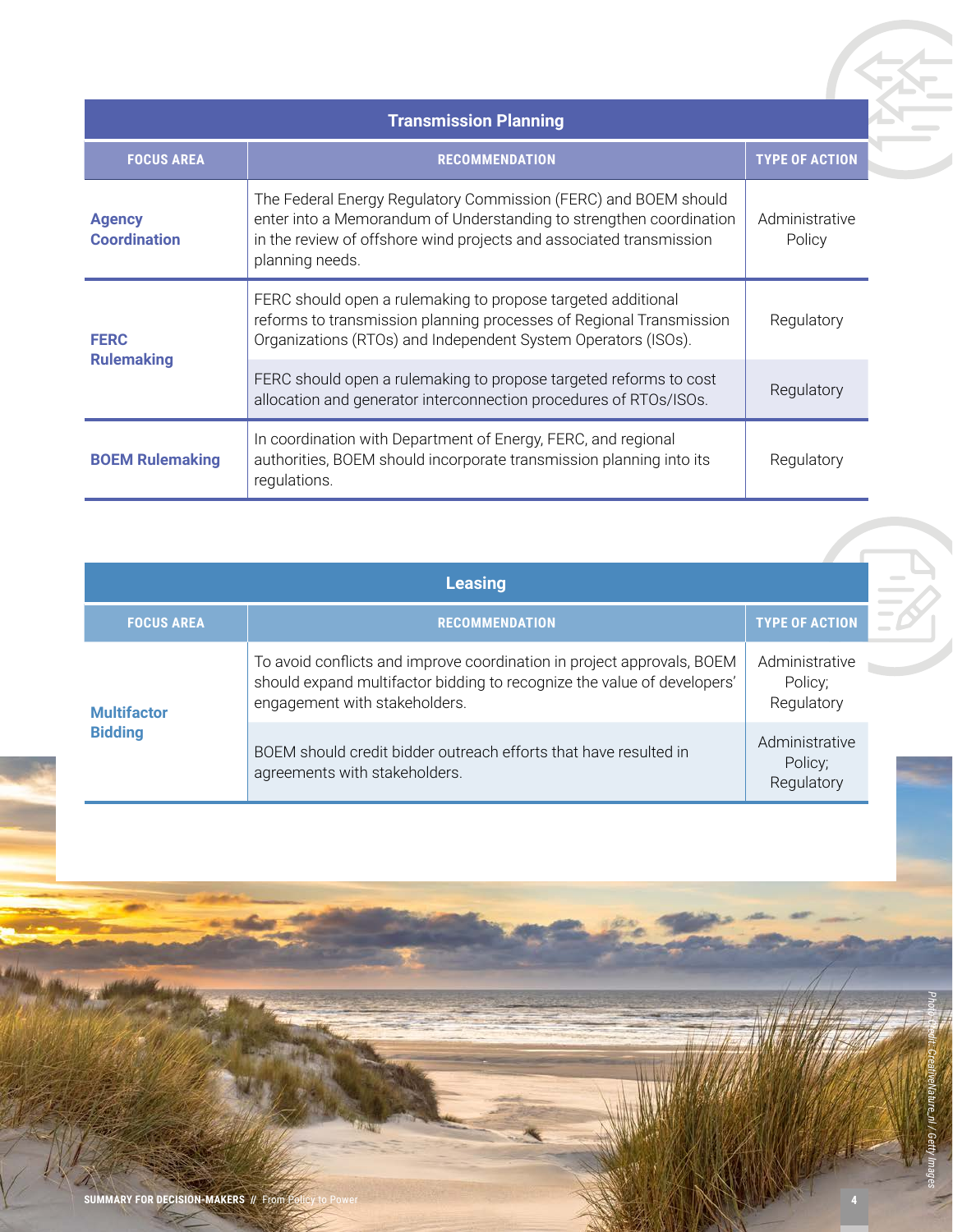| <b>Permitting</b>                                                                      |                                                                                                                                                                                                                                                                           |                                         |  |
|----------------------------------------------------------------------------------------|---------------------------------------------------------------------------------------------------------------------------------------------------------------------------------------------------------------------------------------------------------------------------|-----------------------------------------|--|
| <b>FOCUS AREA</b>                                                                      | <b>RECOMMENDATION</b>                                                                                                                                                                                                                                                     | <b>TYPE OF ACTION</b>                   |  |
| <b>Pre-Application</b>                                                                 | BOEM should implement a pre-application approach to help frame a<br>well-designed proposal before it is submitted for agency review.                                                                                                                                      | Administrative<br>Policy;<br>Regulatory |  |
| <b>Review</b><br><b>Procedures</b>                                                     | Agencies should coordinate and focus data and information<br>requirements to ensure that site characterization surveys collect data<br>and information that is useful both for project-specific decisions and<br>the development of shared, publicly available databases. | Administrative<br>Policy;<br>Regulatory |  |
|                                                                                        | NOAA and BOEM should require all non-proprietary biological and<br>oceanographic data collected to be made publicly available.                                                                                                                                            | Administrative<br>Policy;<br>Regulatory |  |
|                                                                                        | BOEM environmental review and authorization procedures should<br>allow adaptive management for mitigation, monitoring, and continual<br>improvement.                                                                                                                      | Administrative<br>Policy;<br>Regulatory |  |
|                                                                                        | BOEM should revise its regulations to allow for technological advances.                                                                                                                                                                                                   | Regulatory                              |  |
| <b>Programmatic</b><br>and Cumulative<br><b>Effects Review</b>                         | BOEM should develop a programmatic program for permitting.                                                                                                                                                                                                                | Administrative<br>Policy;<br>Regulatory |  |
|                                                                                        | BOEM should develop a comprehensive analysis of cumulative<br>effects for proposed and anticipated projects within a defined region<br>using a programmatic approach to analyze cumulative impacts and<br>comprehensively plan for offshore wind energy.                  | Administrative<br>Policy                |  |
| <b>Permitting</b><br><b>Requirements</b>                                               | BOEM should replace the provisions requiring a Site Assessment Plan<br>with site characterization guidelines.                                                                                                                                                             | Regulatory                              |  |
|                                                                                        | BOEM should update its regulations to resolve competing<br>interpretations of the Outer Continental Shelf Lands Act (OCSLA)<br>section $8(p)(4)(l)$ .                                                                                                                     | Regulatory                              |  |
| <b>Governmental</b><br><b>Coordination in</b><br><b>Environmental</b><br><b>Review</b> | The Ocean Policy Committee and the Permitting Council should<br>establish a regional approach to permitting coordination through<br>Memoranda of Understanding with jurisdictional states, Tribes, and<br>local agencies under FAST-41.                                   | Administrative<br>Policy                |  |
|                                                                                        | BOEM should more actively integrate input from state, federal, and local<br>agencies and Tribal governments into its environmental review.                                                                                                                                | Administrative<br>Policy                |  |
|                                                                                        | Agencies should coordinate with Regional Ocean Partnerships,<br>Indigenous knowledge and local knowledge experts, and institutions to<br>obtain data and information needed for environmental reviews.                                                                    | Administrative<br>Policy                |  |